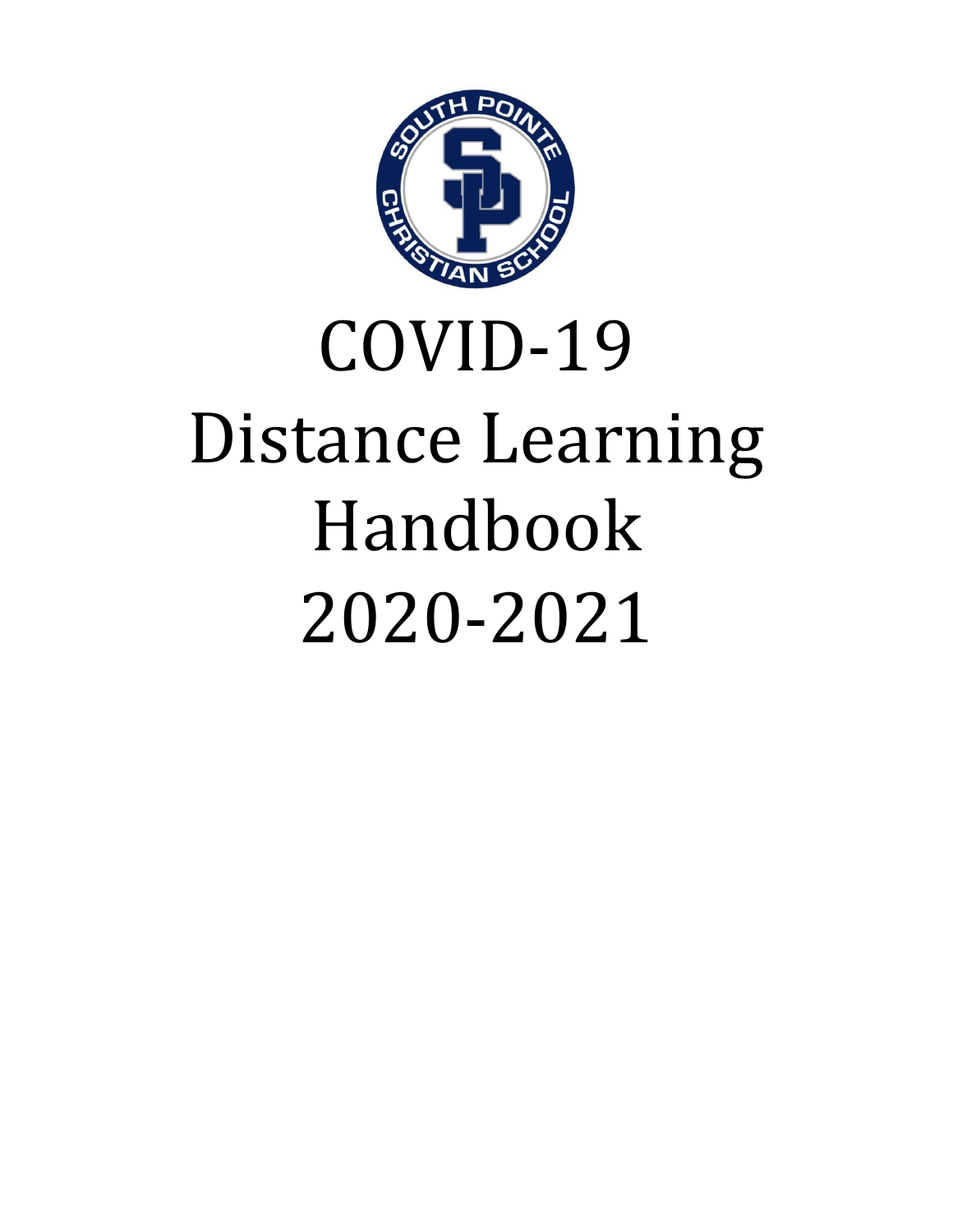## **Table of Contents**

- Section 1: Student Expectations
- Section 2: Staff Expectations
- Section 3: Parent Expectations
- Section 4: Attendance
- Section 5: Grading
- Section 6: Testing and Exams
- Section 7: Google Meet Guidelines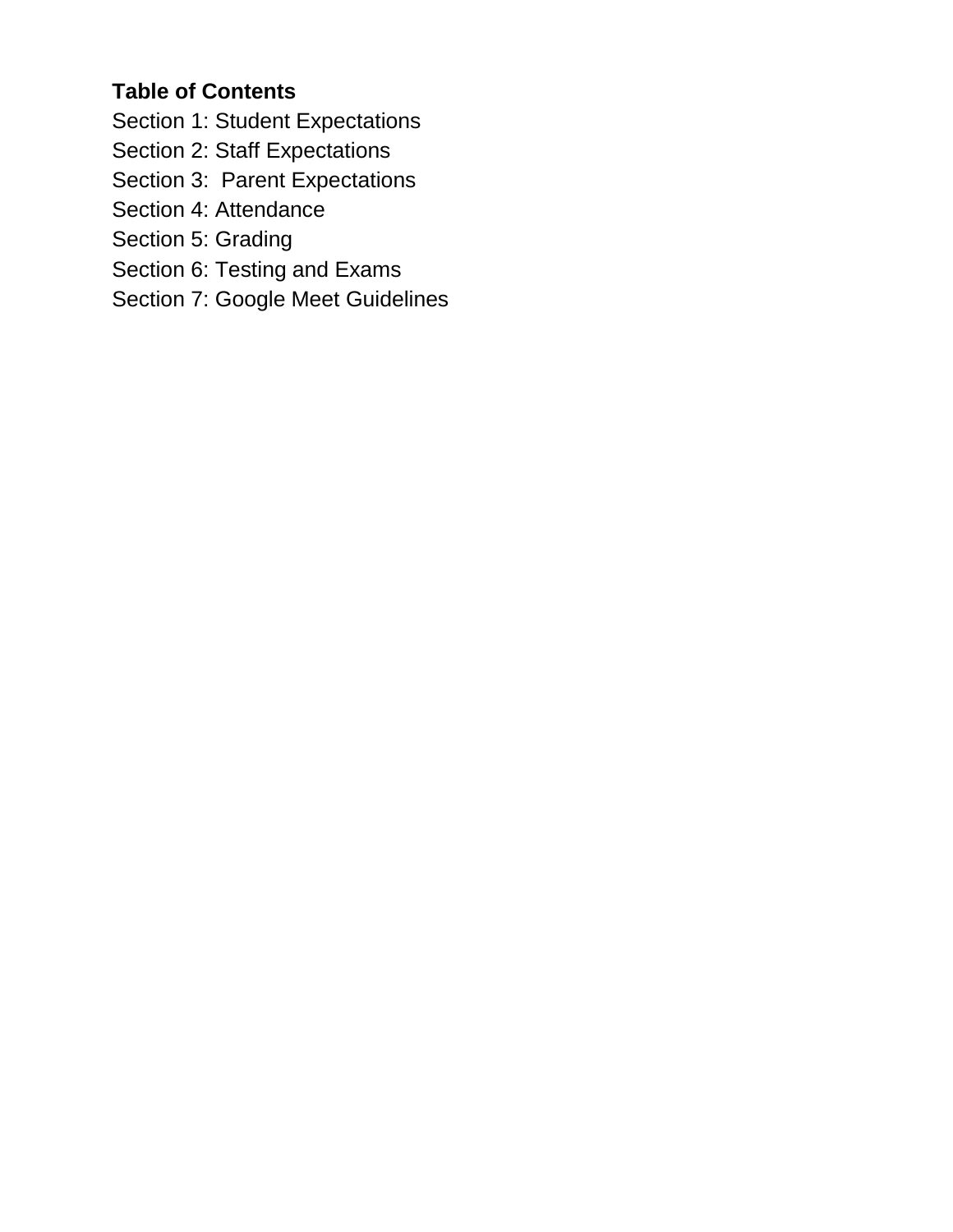## **Section 1: Student Expectations**

#### Technology/Equipment:

Students must abide by the school's technology guidelines and use policy found in the Parent-Student Handbook.

Students/parents will quickly communicate with school about technology and internet needs. If a student has what they need to complete online work, and it is not completed by due dates, then students may earn failing grades on said online assignments.

Students must have access to G-Suite (Google suite), which is assessable through the student's school issued email address. Google Classroom will be the primary platform used by all teachers for instruction and assignments. Students need access to a microphone and camera on their device, and we recommend that a phone is NOT the form used for online learning. You must also have dependable wireless connection, and Google Chrome as a browser.

#### Communication:

All students/parents will communicate using email with their teachers when there are questions. If technology is the issue, then students or parents must contact the teacher(s) as soon as they know about the technology issue to inform the teacher(s), and at that time, a new deadline can be determined. If a student fails to complete an assignment and there was no communication, then the student shall earn a failing grade for the assignment.

#### Class participation:

- 1. You are expected to read all of the material provided.
- 2. You are expected to use the links provided in order to complete items that are assigned.
- 3. It is very important to understand that online work is just as important as in person work.
- 4. Students should utilize links set up by teachers to ask questions during Google Meets.
- 5. Log in each day to check for assignments, items posted to the stream.
- 6. It is expected that students keep interactions online positive and constructive.
- 7. Check-Ins: Teachers will assign live Google Meet check-in sessions with the students. These sessions will be scheduled according to the student's schedule of classes. Students are expected to join the assigned class, on the designated day, during assigned time, as communicated by the teacher.

Students are to bring any textbooks home that will be needed to complete their online work as well as their notes and other work that will be completed during their distance learning days.

Students caught plagiarizing online material (copy and paste from another website) will earn a zero for the assignment.

## **Section 2: Staff Expectations**

#### Preparing Students:

In order to assist students in organizing online work, and understanding where to go when they are accessing work outside of school, create a DEMO student account in order to show your students during week 1 how they will find and access materials, turn in materials etc...

Teachers may use the [teststudent@southpointechristianschool.org](mailto:teststudent@southpointechristianschool.org) as the DEMO student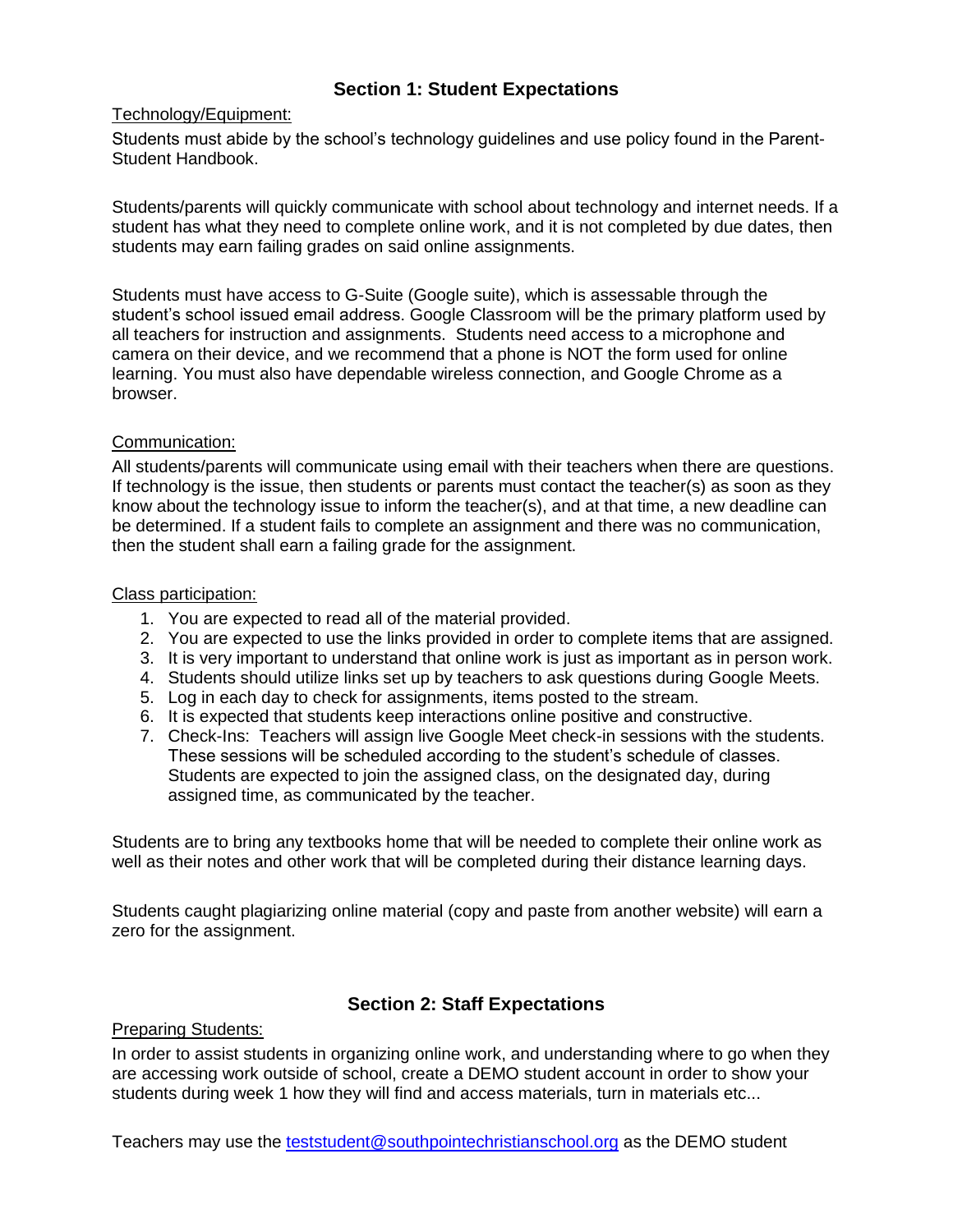#### account.

#### Class Structure:

On Google classroom, it is important for students to know exactly what they need to have done, and when it is due. Because of this, it is imperative that we have a similar structure to our online classes. Online classes should be structured by what should be accomplished weekly.

For this to be easiest, each week of the semester as well as the quarter should be a "topic." For example: Week 1 Quarter 1 would be the first heading. You could ultimately create each week of each quarter beforehand, and label them accordingly. So that students know which assignments were assigned on what date, it is suggested that teachers precede the assignment title with the date assigned (*8-10-2020 Math Lesson 1*).

The classes you create can be one large class for each subject you teach, or you may make Google classrooms for each separate class. There are pros and cons to doing it each way.

This is the perfect opportunity to create a flipped classroom. For more information, see: [https://omerad.msu.edu/teaching/teaching-strategies/27-teaching/162-what-why-and-ho w-to](https://omerad.msu.edu/teaching/teaching-strategies/27-teaching/162-what-why-and-ho%20w-to-implement-a-flipped-classroom-model)[implement-a-flipped-classroom-model](https://omerad.msu.edu/teaching/teaching-strategies/27-teaching/162-what-why-and-ho%20w-to-implement-a-flipped-classroom-model)

Learning at home does not mean that all of the content must be online. You could send home items for students to do on their "online" days where there is very little online learning taking place. Authentic tasks that can be done at home and shared in class, are amazing opportunities. Students can take home materials that are provided for such type tasks.

#### Communication:

With online assignments, students should know your prep hour in which you have time to answer questions. They may not remember exactly what time, but if you post it on your Google classroom, then students will know when you will be available to reply to emails about assignments. Therefore, teachers will provide online "office hours" posted on Google Classroom. Questions asked from students online should be responded to within 24 hours, not including weekends.

#### **Section 3: Parent Expectations**

- Obtain your child's school issued email address and password. This information will assist you with logging in to your child's Gmail and Google Classroom.
- Download the Google Classroom app to their cellular device, and log-in to their child's Google Classroom
	- To upload pictures of assignments in Google Classroom. Please watch the *Uploading pictures to Google Classroom assignments (Video Tutorial)* found at <https://www.southpointechristianschool.org/resources>
- Set aside a calm, quiet, distraction-free space for your child(ren) to work every day, preferably not their bedroom.
- Ensure virtual learning equipment is available and charged.
- Try to keep a consistent schedule for completing classwork.
- Help your child check Google Classroom every day.
- Check your child's emails or Google Classroom regularly for online meeting links.
- Communicate with teachers regularly via email regarding any questions or issues that arise.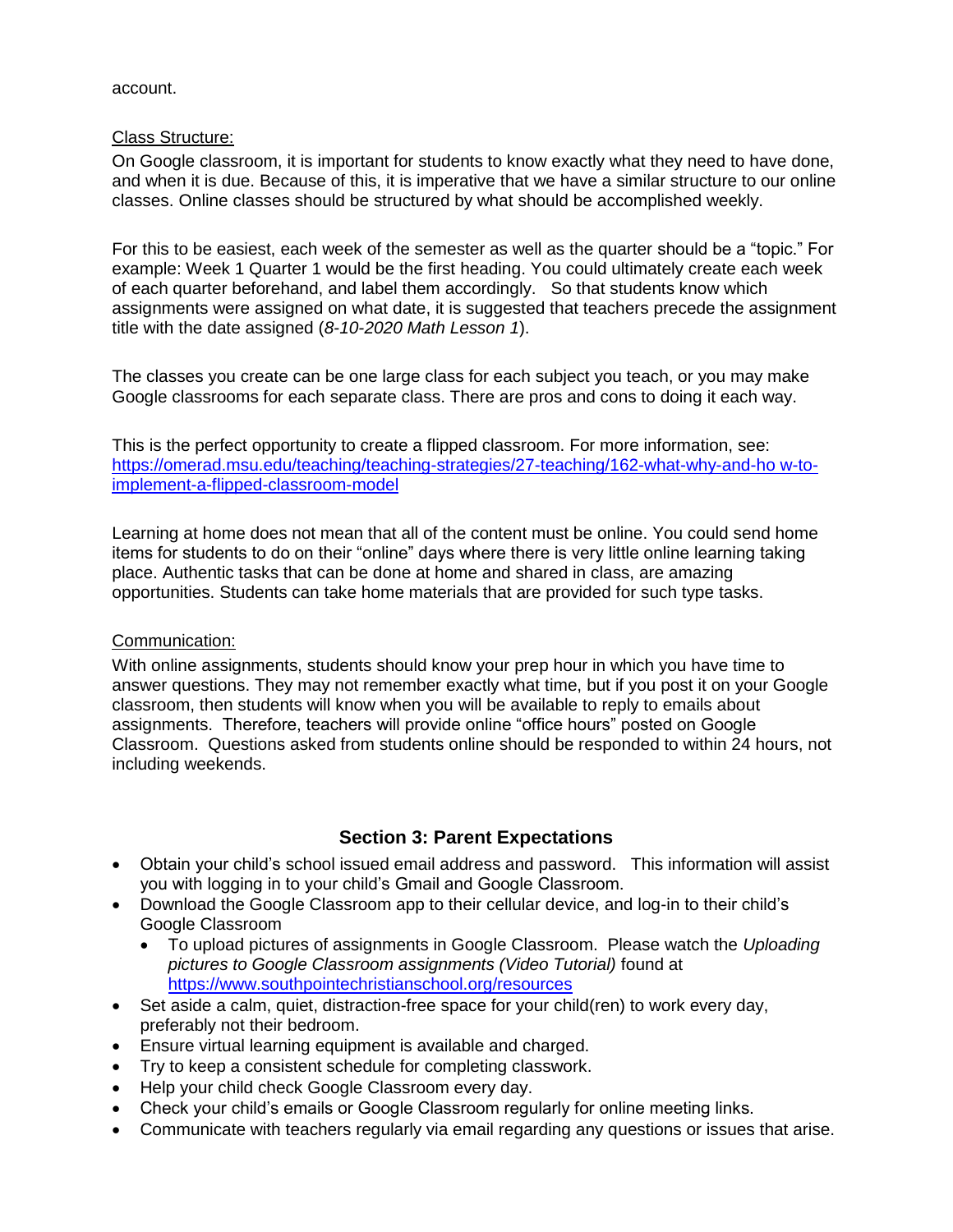- If your child is having trouble completing work, email teachers to schedule a time for an online meeting.
- Help your child(ren) drop off assignments at the school as necessary.
- Help your child(ren) pick up assignments at the school as necessary.
- If your child can not attend scheduled meetings with teachers, please send an email to their teacher to explain why they will not attend;
- Reach out to the administration if you have questions.

### **Section 4: Attendance**

#### Mandatory attendance:

You are expected to participate in online school daily. This means you must log in daily, and complete any check-ins, assignments, reading etc. by 4:00 pm the following day. All online instruction sessions will be prerecorded, not live. Students have until 4:00 pm the following day to complete assignments.

Failure to comply with the above information will result in an absence for the day. (See Communication section under Student Expectations concerning reporting of technical issues.)

According to the Federal Student Aid Handbook acceptable indications of attendance in an online course can include:

- Student submission of an academic assignment
	- Student submission of an exam
	- Documented student participation in an interactive tutorial or computer-assisted instruction
	- A posting by the student showing the student's participation in an online study group that is assigned by the institution
	- A posting by the student in a discussion forum showing the student's participation in an online discussion about academic matters
	- An email from the student or other documentation showing that the student initiated contact with a faculty member to ask a question about an academic subject studied in the course.

From: [https://resourcecenter.odee.osu.edu/course-design-and-pedagogy/attendance-online](https://resourcecenter.odee.osu.edu/course-design-and-pedagogy/attendance-online-courses)[courses](https://resourcecenter.odee.osu.edu/course-design-and-pedagogy/attendance-online-courses)

## **Section 5: Grading**

Online assignments and material are given the same weight as they would during your face-toface instruction. Often, you will see that reading will be assigned during your online time. You are expected to complete reading assignments just as you would during face-to-face instruction.

Resources: Grading and Assessing Online Work: Core Concepts and Key Strategies You Can Use Today by: Jonathan E.Martin [https://hello.blackbaud.com/rs/053-MXJ-](https://hello.blackbaud.com/rs/053-MXJ-131/images/11043_JonathanMartin_eBook.pdf)[131/images/11043\\_JonathanMartin\\_eBook.pdf](https://hello.blackbaud.com/rs/053-MXJ-131/images/11043_JonathanMartin_eBook.pdf)

Students caught cheating (for example, submitting the same assignment as another student) will earn a zero for that assignment, or partial credit as determined by teacher (both/all students involved).

Students caught plagiarizing materials will earn a zero, or partial credit as determined by the teacher for those assignments.